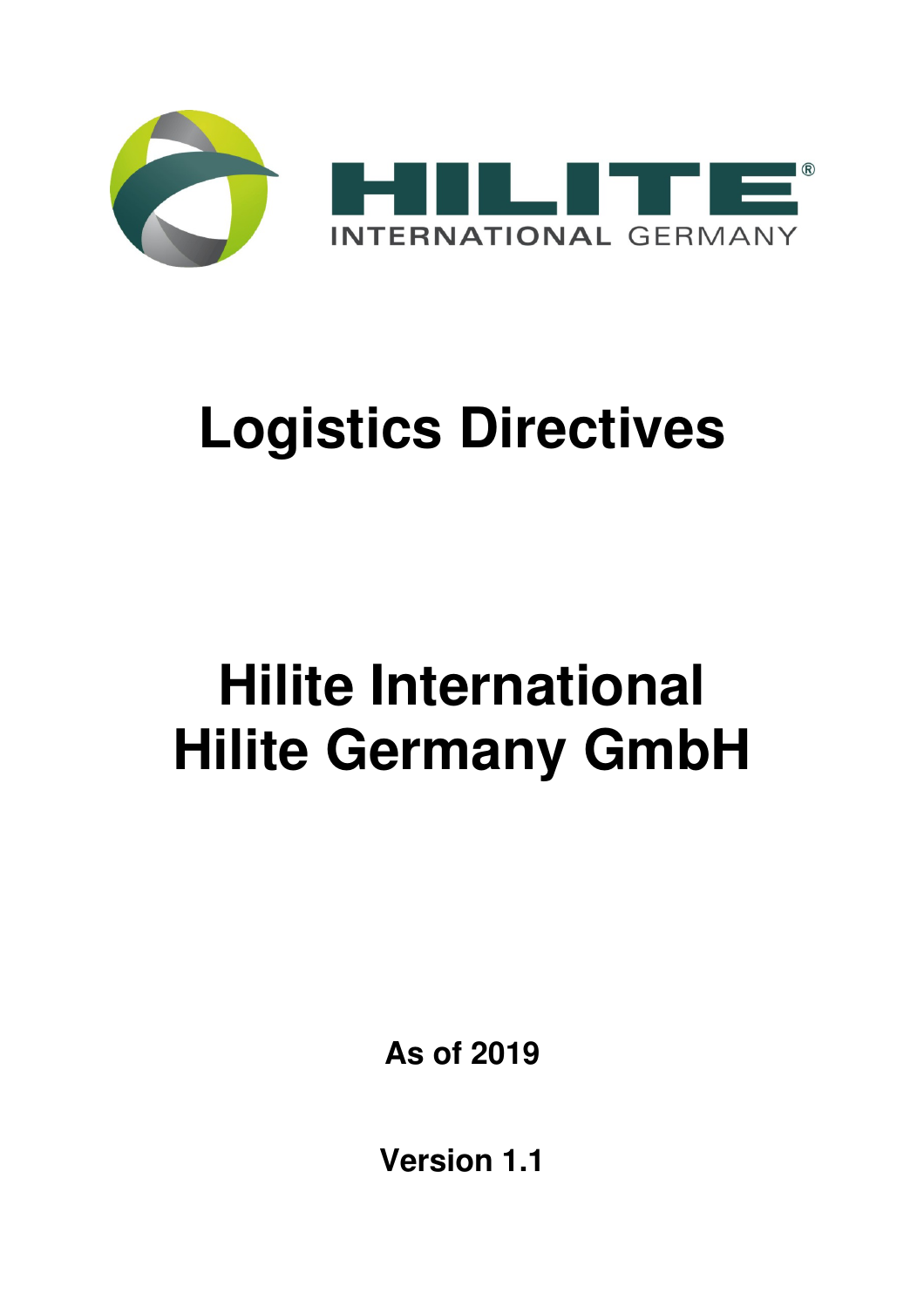

As of: 2019/Version 1.1

# **Contents**

| $\mathbf{1}$ . |       |  |  |  |  |  |  |
|----------------|-------|--|--|--|--|--|--|
| 2.             |       |  |  |  |  |  |  |
| 3.             |       |  |  |  |  |  |  |
| 4.             |       |  |  |  |  |  |  |
|                | 4.1   |  |  |  |  |  |  |
|                | 4.2   |  |  |  |  |  |  |
|                | 4.3   |  |  |  |  |  |  |
|                | 4.4   |  |  |  |  |  |  |
| 5.             |       |  |  |  |  |  |  |
|                | 5.1   |  |  |  |  |  |  |
|                | 5.2   |  |  |  |  |  |  |
|                | 5.2.1 |  |  |  |  |  |  |
|                | 5.2.2 |  |  |  |  |  |  |
|                | 5.3   |  |  |  |  |  |  |
|                | 5.4   |  |  |  |  |  |  |
|                | 5.5   |  |  |  |  |  |  |
| 6.             |       |  |  |  |  |  |  |
|                | 6.1   |  |  |  |  |  |  |
|                | 6.2   |  |  |  |  |  |  |
|                | 6.3   |  |  |  |  |  |  |
|                | 6.4   |  |  |  |  |  |  |
|                | 6.5   |  |  |  |  |  |  |
|                | 6.6   |  |  |  |  |  |  |
| 7.             |       |  |  |  |  |  |  |
|                | 7.1   |  |  |  |  |  |  |
|                | 7.2   |  |  |  |  |  |  |
|                | 7.3   |  |  |  |  |  |  |
|                | 7.4   |  |  |  |  |  |  |
|                | 7.5   |  |  |  |  |  |  |
|                | 7.6   |  |  |  |  |  |  |
| 8.             |       |  |  |  |  |  |  |

| זו סר<br>reated:<br>--      | Müller<br>IVI.<br>the contract of the contract of the contract of |                 |
|-----------------------------|-------------------------------------------------------------------|-----------------|
| and<br>Lhecked<br>aooroved: | Hülleı<br>IVI.                                                    | ane<br><u>ب</u> |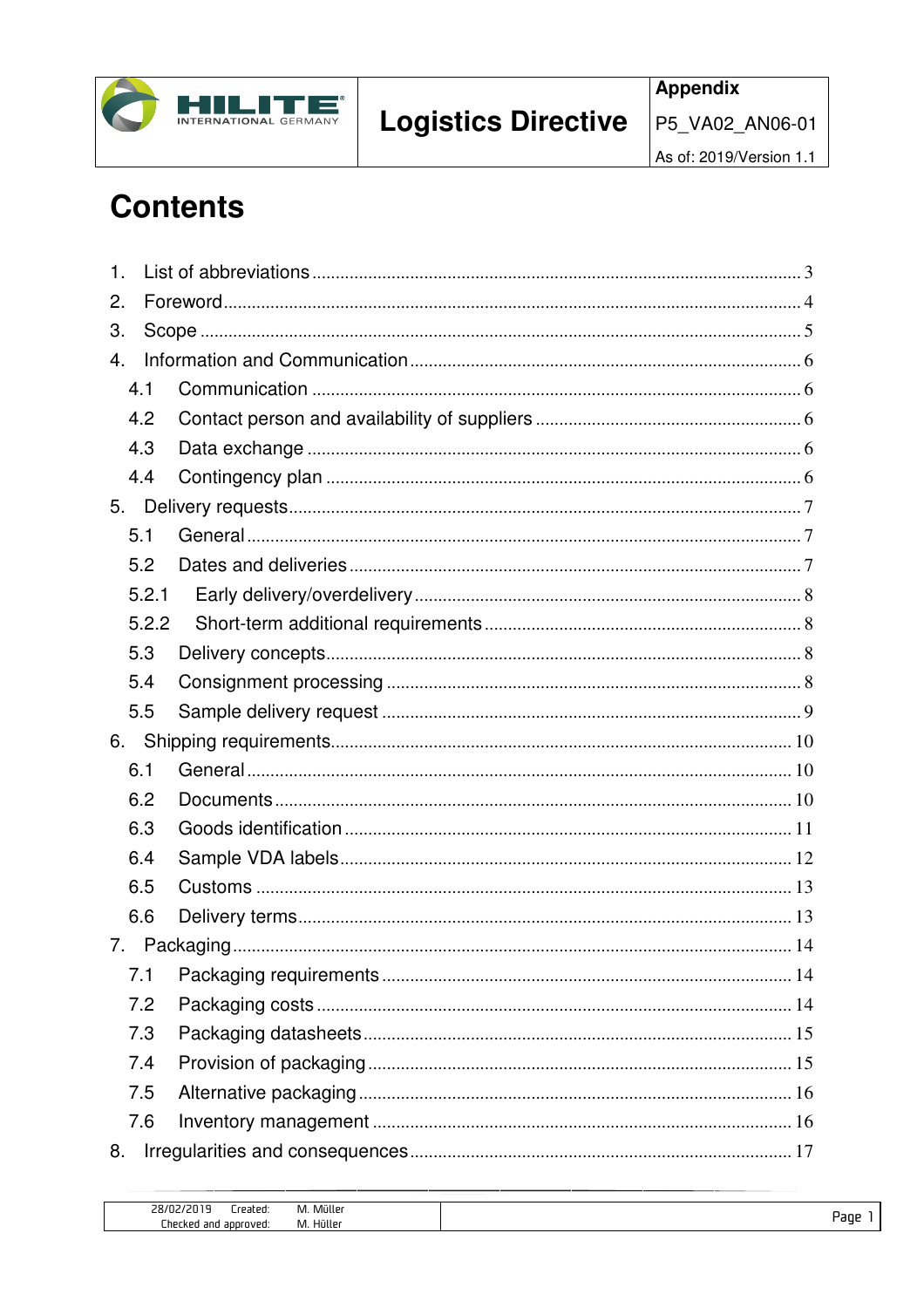

9. Declaration ................................................................**Fehler! Textmarke nicht definiert.**

# **Documentation of changes**

All changes and additions to this product concept catalogue are documented below.

| Change     | <b>Chapte</b>    | Description of the change                                                                                                    | <b>Name</b>       |
|------------|------------------|------------------------------------------------------------------------------------------------------------------------------|-------------------|
| date       | r                |                                                                                                                              | (creator)         |
| 28/02/2019 | 1                | Abbreviations updated                                                                                                        | M. Müller         |
|            | 4.2              | Added: "They must be available between 6 am and 8 pm."                                                                       |                   |
|            | 4.3              | Change from "two forms of communication" to "three forms                                                                     |                   |
|            |                  | of communication"                                                                                                            |                   |
|            | 4.4              | New chapter added "contingency plan"                                                                                         |                   |
|            | $\overline{5.1}$ | supplemented                                                                                                                 |                   |
|            | 5.2              | detailed                                                                                                                     |                   |
|            | 5.2.1            | New chapter added                                                                                                            |                   |
|            | 5.2.2            | New chapter added                                                                                                            |                   |
|            | 6.1              | Content revision / update                                                                                                    |                   |
|            | 6.2              | New final paragraph added                                                                                                    |                   |
|            | 6.3              | Content revision / update                                                                                                    |                   |
|            | 6.4              | Example of a VDA single label modified from VDA 4902<br>Version 4 to VDA 4994.                                               |                   |
|            | 6.6              | - Chap. 6.6 "Special transports" removed<br>- Chap. 6.7 becomes Chap. 6.6 "Delivery conditions": DDP<br>also modified to DAP |                   |
|            | 7.1              | Modified from "in EU countries (including Switzerland)" to<br>"European suppliers"                                           |                   |
|            | 7.3              | Content of first paragraph revised.                                                                                          |                   |
|            | 7.4              | Content revision / update                                                                                                    |                   |
|            | 7.5              | Content revision / update                                                                                                    |                   |
|            | 7.6              | Deleted sentence: "Inventory lists, regulations and inventory<br>count will be provided by Hilite in good time."             |                   |
| 15/03/2019 | 4.2              | They must be available from Monday to Friday between 6<br>am and 8 pm.                                                       | Hörner-<br>Geiger |
|            | 5.1              | If it can be anticipated that the request will not be fulfilled,<br>the supplier must inform Hilite immediately.             | Hörner-<br>Geiger |
|            |                  |                                                                                                                              |                   |
|            |                  |                                                                                                                              |                   |
|            |                  |                                                                                                                              |                   |
|            |                  |                                                                                                                              |                   |
|            |                  |                                                                                                                              |                   |
|            |                  |                                                                                                                              |                   |
|            |                  |                                                                                                                              |                   |
|            |                  |                                                                                                                              |                   |

|      | <br>M. Muller | 28/02<br>reaten.<br>. |
|------|---------------|-----------------------|
| Page | M. Hüller     | Checked and approved: |
|      |               |                       |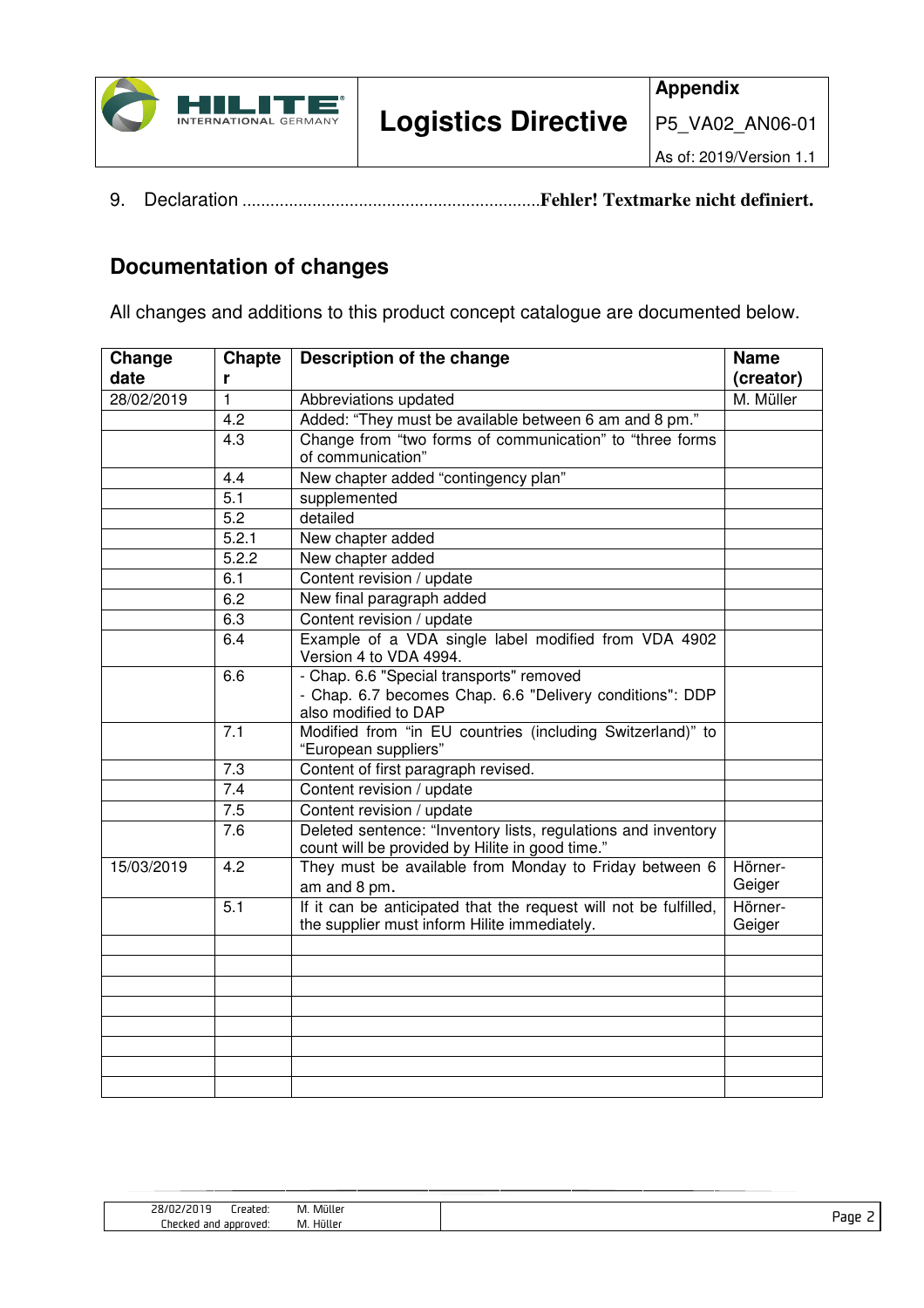

# **1. List of abbreviations**

DDP Delivered Duty Paid

SCM Supply Chain Management

EDI Electronic Data Interface

- CMS Container Management System
- Hilite Hilite Germany GmbH

| <b>28/02</b>                                                                                                                                 |          |
|----------------------------------------------------------------------------------------------------------------------------------------------|----------|
| Mülle<br>ireateo.<br>IVI.<br>the contract of the contract of the contract of the contract of the contract of the contract of the contract of |          |
| Hüller<br>--<br>_her<br>ecked<br>M.<br>and<br>oroved                                                                                         | ane<br>- |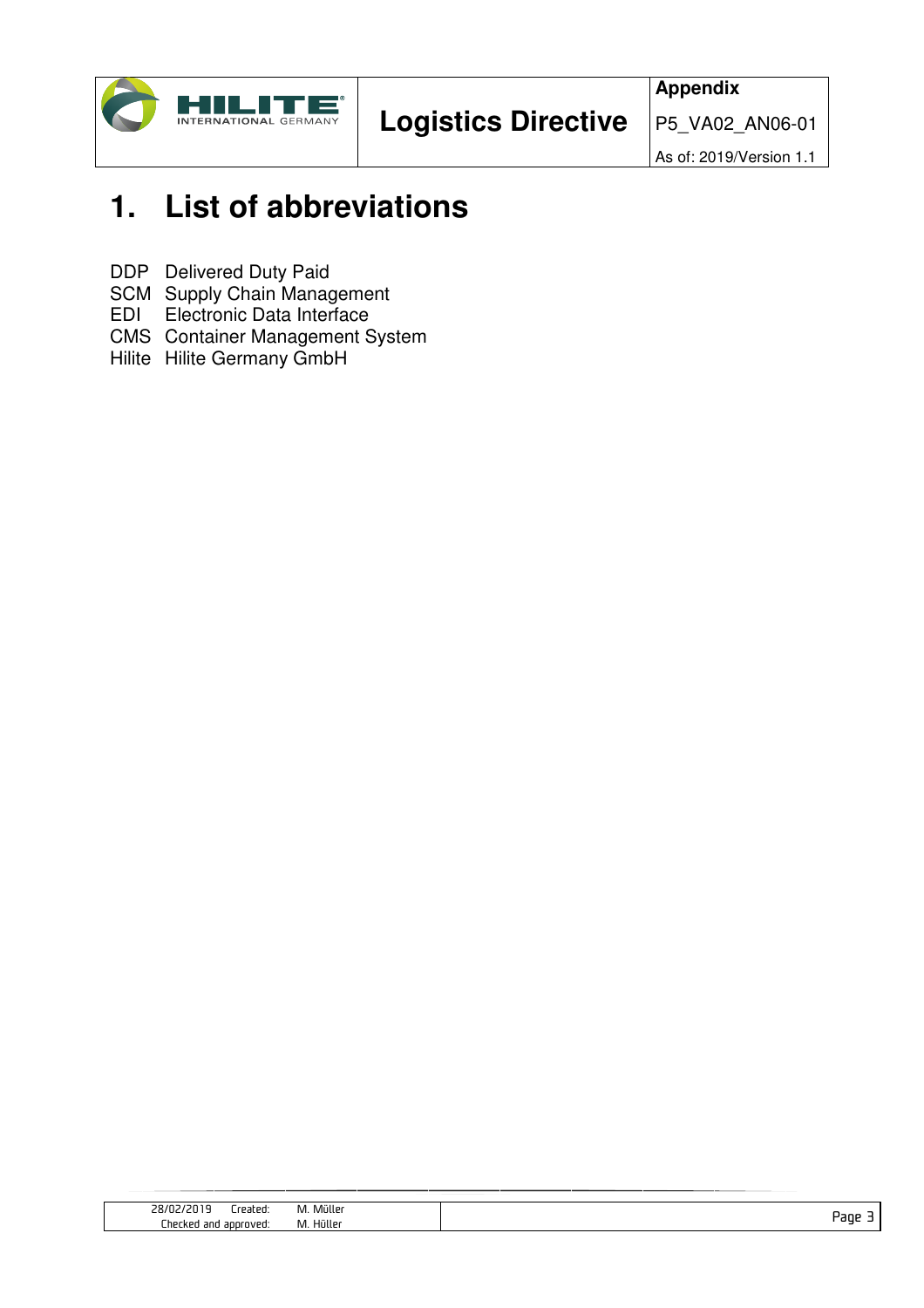

# **2. Foreword**

 $\mathsf{l}$ 

Logistics is becoming increasingly important for the company and, as a competitive factor, is critical for economic success.

Therefore, it is simply a matter of course that Hilite builds up and optimises reliable and efficient logistics processes with its suppliers.

For this reason, it is important for Hilite that logistics be given priority status for partners and their supply chain.

Supply Chain Management (SCM) is a process-oriented management approach that covers all flows of raw materials, components, semi-finishedand finished products, and information along the added value and supply chain from raw material suppliers to the end customer, and aims to optimise resources for all companies involved in the supply chain.



This directive defines Hilite's logistical requirements for Hilite Germany GmbH suppliers in order to ensure smooth processes based on a common SCM strategy, to minimise costs and to improve the supply relationship between the partners. It can be supplemented by specific aspects in certain cases.

| 28/02<br>reated.<br>צו וצ     | . Müller<br>M. |     |
|-------------------------------|----------------|-----|
| Checked<br>aooroved:<br>' and | Hüller<br>M.   | ade |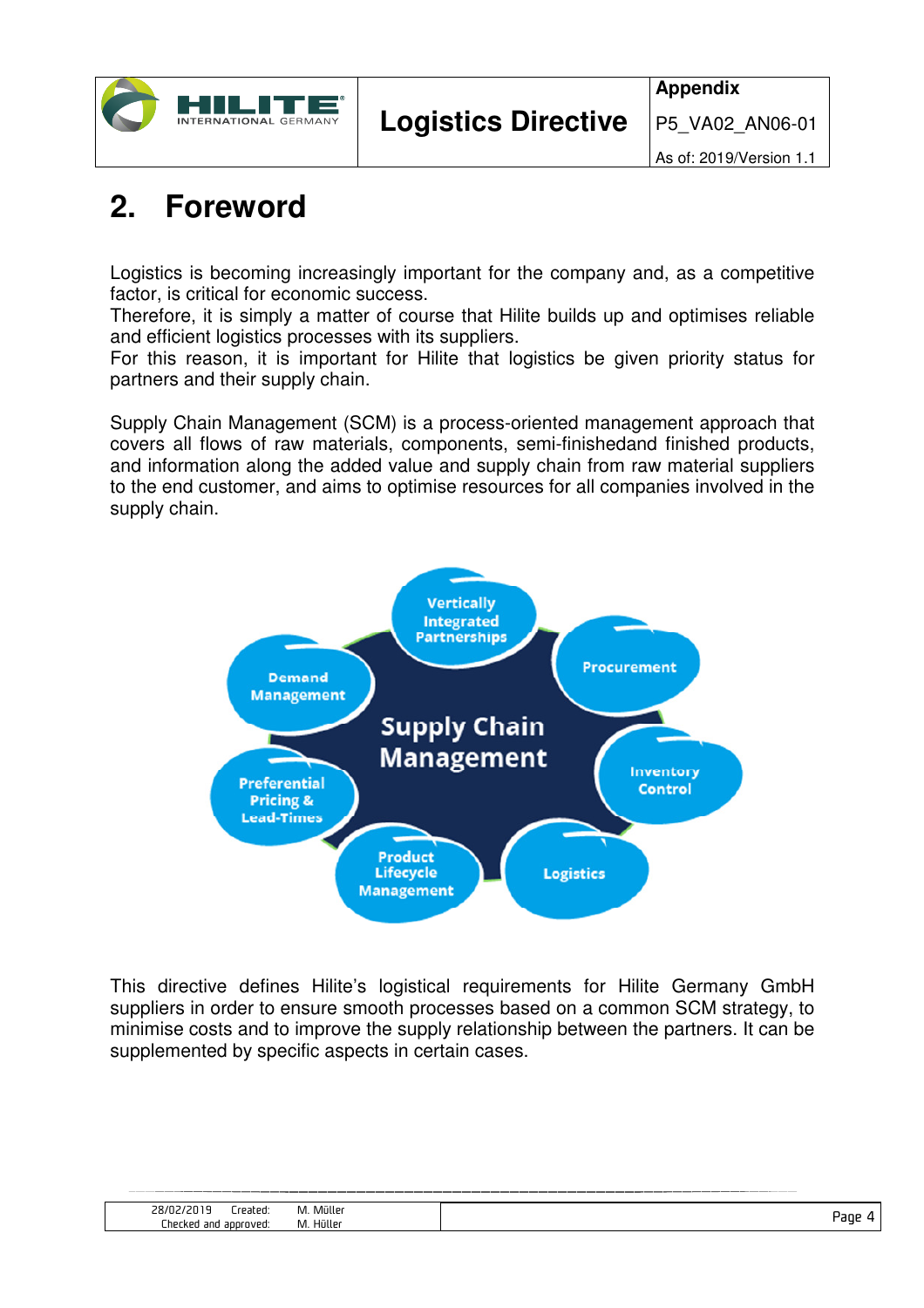

#### As of: 2019/Version 1.1

# **3. Scope**

This Logistics Directive is valid for deliveries of production material to all German locations of Hilite Germany GmbH .

The following locations are affected:

Hilite Germany GmbH Am Schlossfeld 5 97828 Marktheidenfeld, Germany

Hilite Germany GmbH In der Au 10 74743 Seckach, Germany

Hilite Germany GmbH Weberstr. 17 72622 Nürtingen, Germany

| ,כח/פי<br>reated:<br>וע       | <br>Muller<br>.<br>the contract of the contract of the contract of the contract of the contract of |      |
|-------------------------------|----------------------------------------------------------------------------------------------------|------|
| _hecked<br>and<br>roved<br>dl | .<br>Huller                                                                                        | aoe' |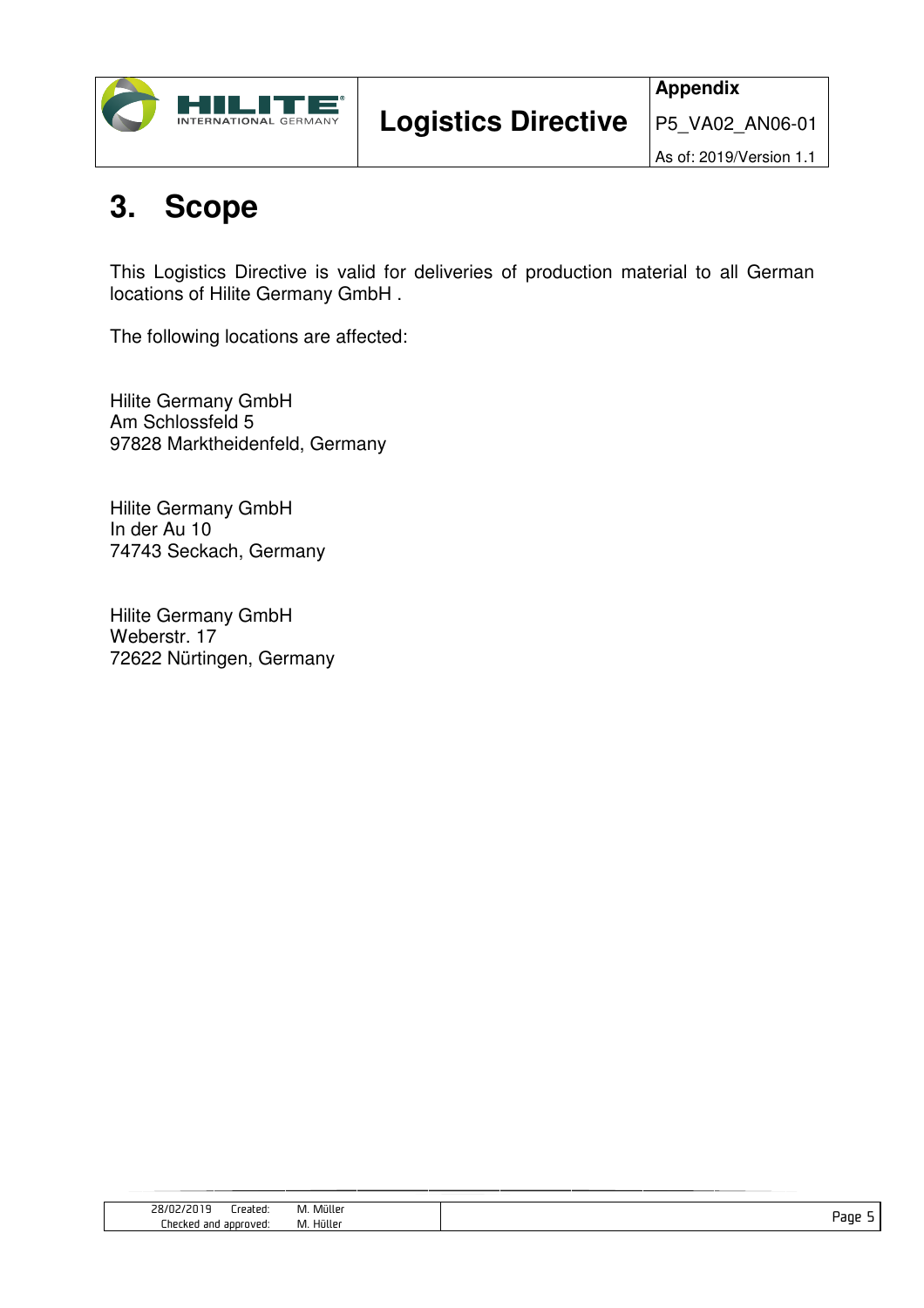

# **4. Information and Communication**

# **4.1 Communication**

Communication between the supplier and Hilite is the basis of the working relationship. Prompt, proactive notification of deviations from agreements concluded, e.g. delivery quantities, dates and packaging, is essential in this regard.

# **4.2 Contact person and availability of suppliers**

Hilite expects the supplier to define and inform Hilite of a permanent and competent contact person for logistics matters as well as a suitable substitute. The supplier must ensure that the designated contact person has good language

skills in the local language of the respective Hilite plant or good command of English. They must be available from Monday to Friday between 6 am and 8 pm.

# **4.3 Data exchange**

Hilite offers the supplier three forms of communication for data exchange:

- EDI
- Fax
- Email

The supplier must be able to handle the following business processes using electronic data transfer :

- Delivery requests
- Invoices / credit notes
- Delivery and transport data (ASN)

# **4.4 Contingency plan**

An emergency number for use outside normal business hours must be provided.

Escalation levels are to be communicated by the supplier.

| Mülle<br>281<br>IVI.<br>'eated<br>$\overline{\phantom{a}}$<br>the contract of the contract of the contract of the contract of the contract of the contract of the contract of |          |
|-------------------------------------------------------------------------------------------------------------------------------------------------------------------------------|----------|
| lülle<br>_her<br>-k en<br>roved<br>IVI.<br>ann<br>and<br>--                                                                                                                   | ane<br>- |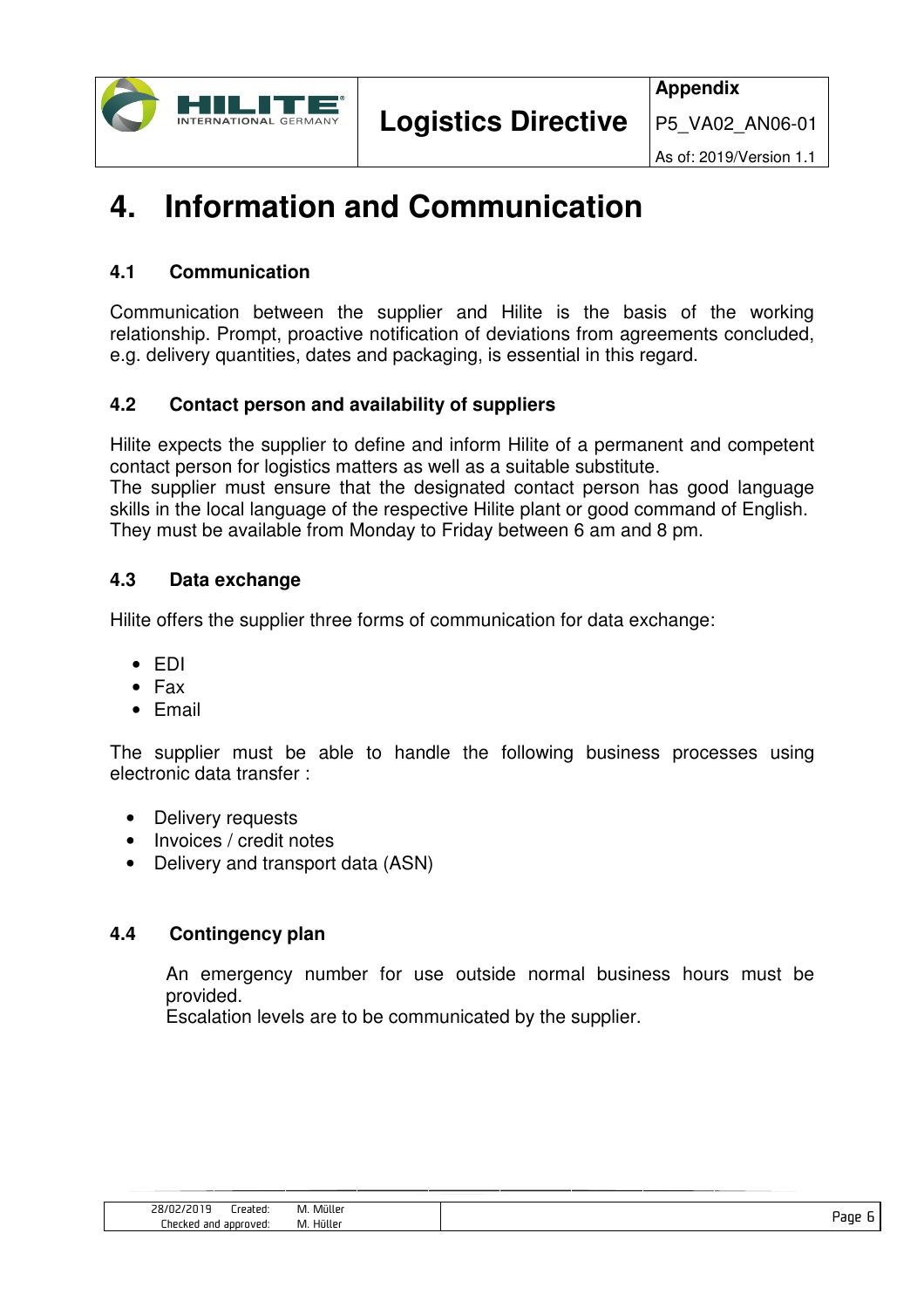

# **5. Delivery requests**

### **5.1 General**

Delivery requests are shared with the supplier weekly.

Hilite reserves the right to replace the delivery schedules at short notice with a new one if a need to change the deadline or requirement arises. A new scheduling agreement request completely replaces the previous request. Delivery of the required quantities must be made only after the most recent request.

If it can be anticipated that the request will not be fulfilled, the supplier must inform Hilite immediately.

If excess is reported, Hilite expects a written reduction plan.

### **5.2 Dates and deliveries**

The dates indicated on the delivery request are the dates of delivery to Hilite.

It is the supplier's responsibility to deliver on time. The terms of the relevant service provider must be considered accordingly. If a delivery date cannot be met, the supplier must declare this at an early stage and organise appropriate measures.

For late deliveries attributable to the supplier, all costs incurred will be charged to them.

The delivery must be made during opening hours at goods receipt: GR opening times: Weekdays 6 am to 4 pm

Special transports must always be agreed with the dispatcher!

| 78/N2,<br>.reated:<br>וע<br>. .  | <br>. Muller<br>. v |      |
|----------------------------------|---------------------|------|
| _hecked<br>ooroved.<br>and<br>dЦ | <br>Huller<br>٠vι.  | Paoe |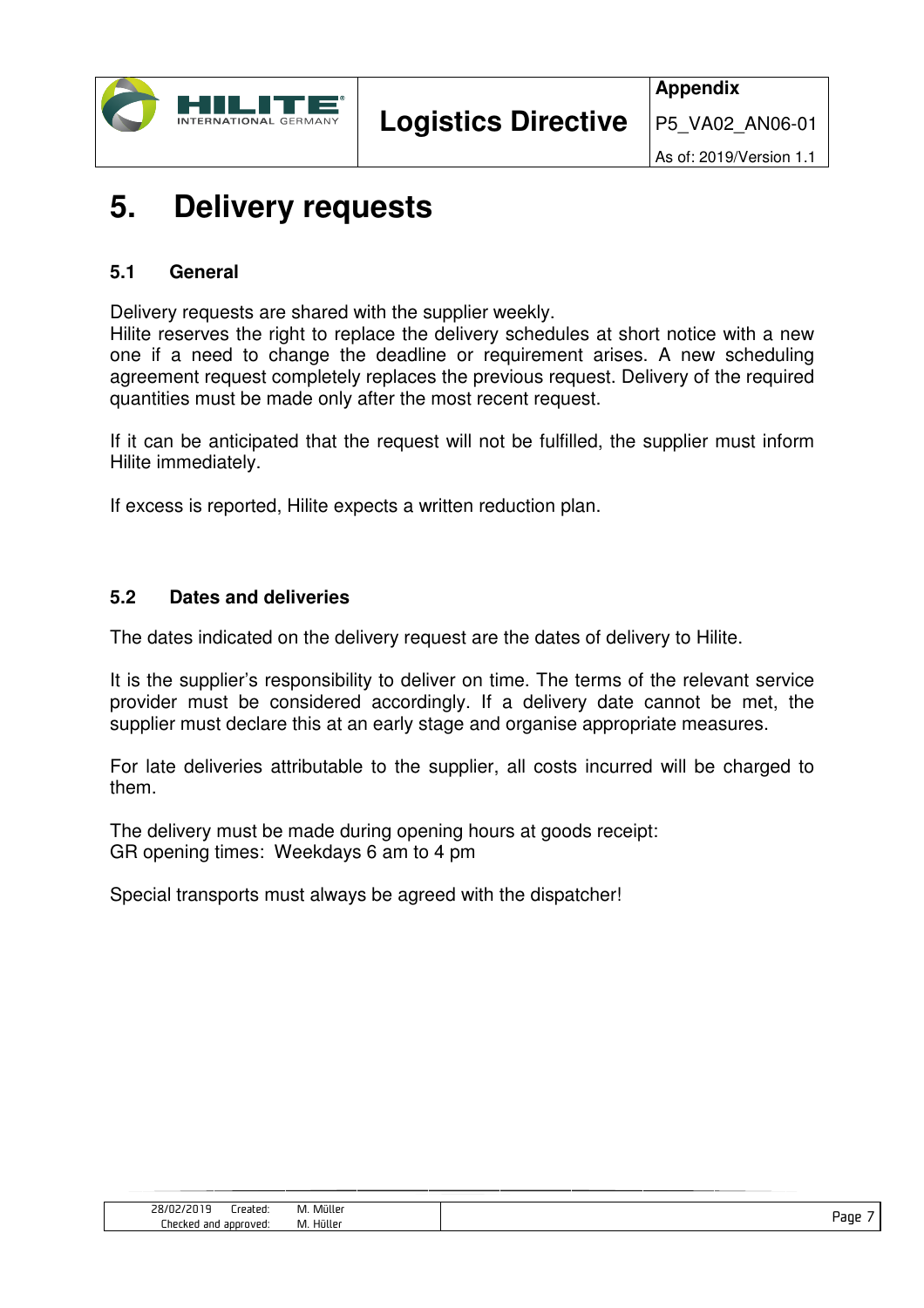

# **5.2.1 Early delivery/overdelivery**

In these cases, Hilite reserves the right:

- To refuse acceptance.
- To return all or part of the delivery to the supplier.
- To extend the payment term accordingly.
- To charge the supplier storage costs.

# **5.2.2 Short-term additional requirements**

Due to fluctuating customer demand, the supplier must make arrangements to ensure delivery.

Additional requirements of 15% for the first two weeks must be covered by the supplier.

# **5.3 Delivery concepts**

Hilite reserves the right to require the supplier to deliver to an address different to the production location (external warehouse).

### **5.4 Consignment processing**

Hillite's basic warehouse concept allows for consignment processing. Hilite therefore reserves the right to agree this with the supplier. A separate consignment contract will be concluded regarding this.

| 1.11<br>-78/N<br>reated.<br>. Muller<br>IVI.<br>ی ہے ۔<br>the contract of the contract of the contract of the contract of the contract of the contract of the contract of |          |
|---------------------------------------------------------------------------------------------------------------------------------------------------------------------------|----------|
| Hüller<br>_heck<br>' anc<br>, aooroved.<br>M.<br>חרי<br>:LNEL<br>.                                                                                                        | ane<br>- |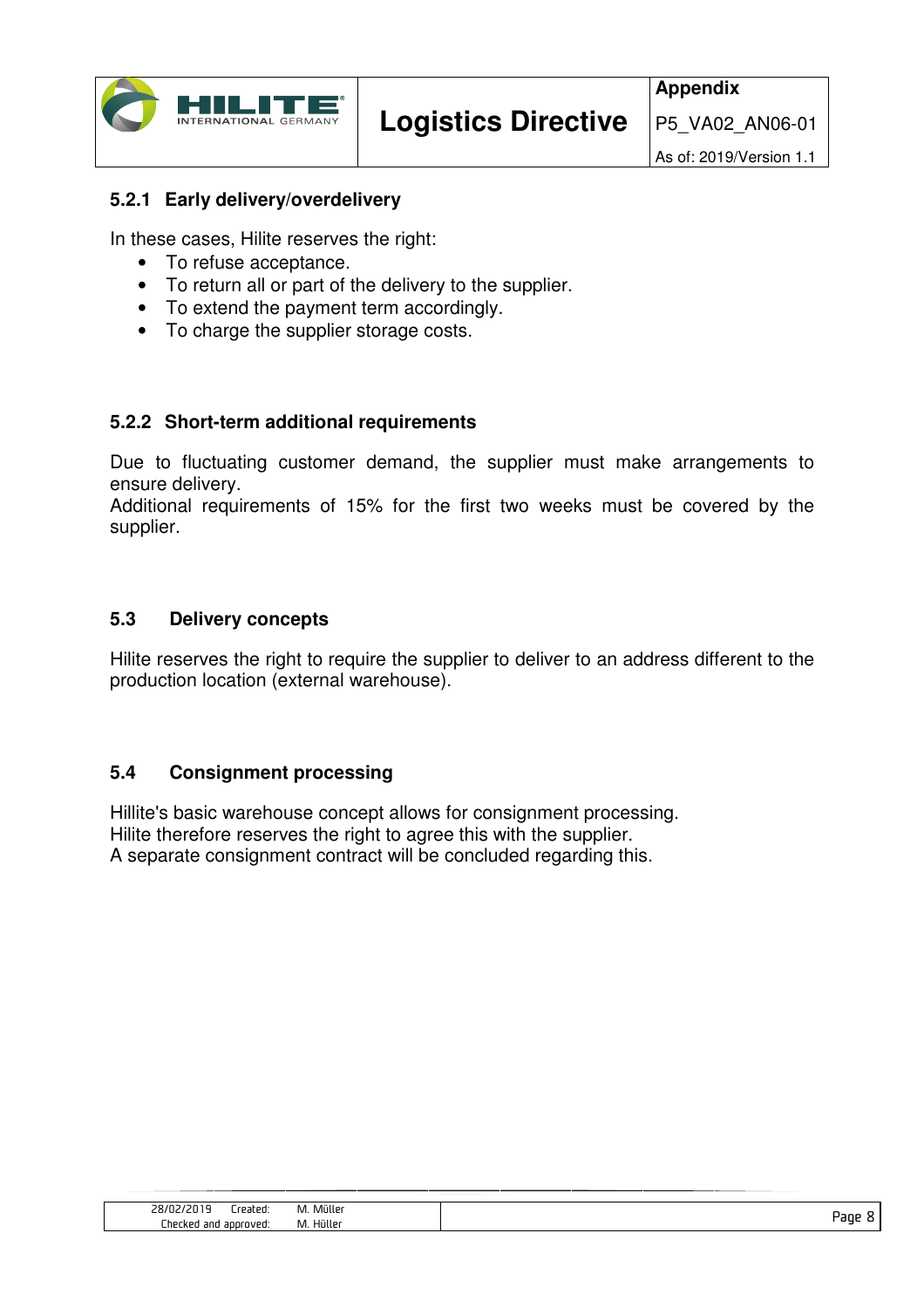

### **5.5 Sample delivery request**



Hille Germany GribH | Am Schlossleid 5 | 97828 Marktheidenleid

#### Lieferplanabruf

Bestellnummer

Disponent(in)

Datum 04.02.2019 Telefon

Ihre Lieferantennummer  $10^{-11}$ 

Datum letzter WE:

Menge letzter WE:

Kumulierte Zugänge:

Lieferschein-Nr.:

lhr(e) Ansprechpartner(in) Teleton

E-Mail

Seite 1 von 1

01.02.2019

80154792

5,848

917.524

Unsere Kundennummer

Freigabeknz.: Druckdatum:<br>Gültig ab:

Lieferadresse:

20190201-016 04.02.2019

DDP Lieferbedingungen

Für folgende Positionen erwarten wir Ihre Lieferung:

Material number + designation

| Intervall | Liefertermin | fixiert | Menge  | Fortschrittszahl |
|-----------|--------------|---------|--------|------------------|
|           | 06.02.2019   | Ρ       | 4.896  | 922.420          |
|           | 13.02.2019   | P       | 24,480 | 946.900          |
|           | 20.02.2019   | P       | 24,480 | 971.380          |
|           | 27.02.2019   | F       | 26.112 | 997.492          |
|           | 06.03.2019   | P       | 34.272 | 1.031.764        |
|           | 13.03.2019   | P       | 26.112 | 1.057.876        |
|           | 20.03.2019   | P       | 21.216 | 1.079.092        |
|           | 27.03.2019   | P       | 27.744 | 1.106.836        |
|           | 03.04.2019   | P       | 22,848 | 1.129.684        |
|           | 10.04.2019   | P       | 21.216 | 1.150.900        |
|           | 17.04.2019   | P       | 22.848 | 1.173.748        |
|           | 24.04.2019   | P       | 14.688 | 1.188.436        |
|           | 30.04.2019   | ₽       | 22.848 | 1,211,284        |
|           | 08.05.2019   | P       | 27.744 | 1.239.028        |
|           | 15.05.2019   |         | 19.584 | 1.258.612        |
|           | 22.05.2019   | P       | 17.952 | 1.276.564        |
|           | 29.05.2019   | Ρ       | 19.584 | 1.296.148        |

| Müller<br>28/1<br>reated<br>IVI.<br>z<br>the contract of the contract of the contract of |     |
|------------------------------------------------------------------------------------------|-----|
| Hüller<br>_her<br>and<br>approved.<br>⊺ked i<br>IVI.                                     | aoe |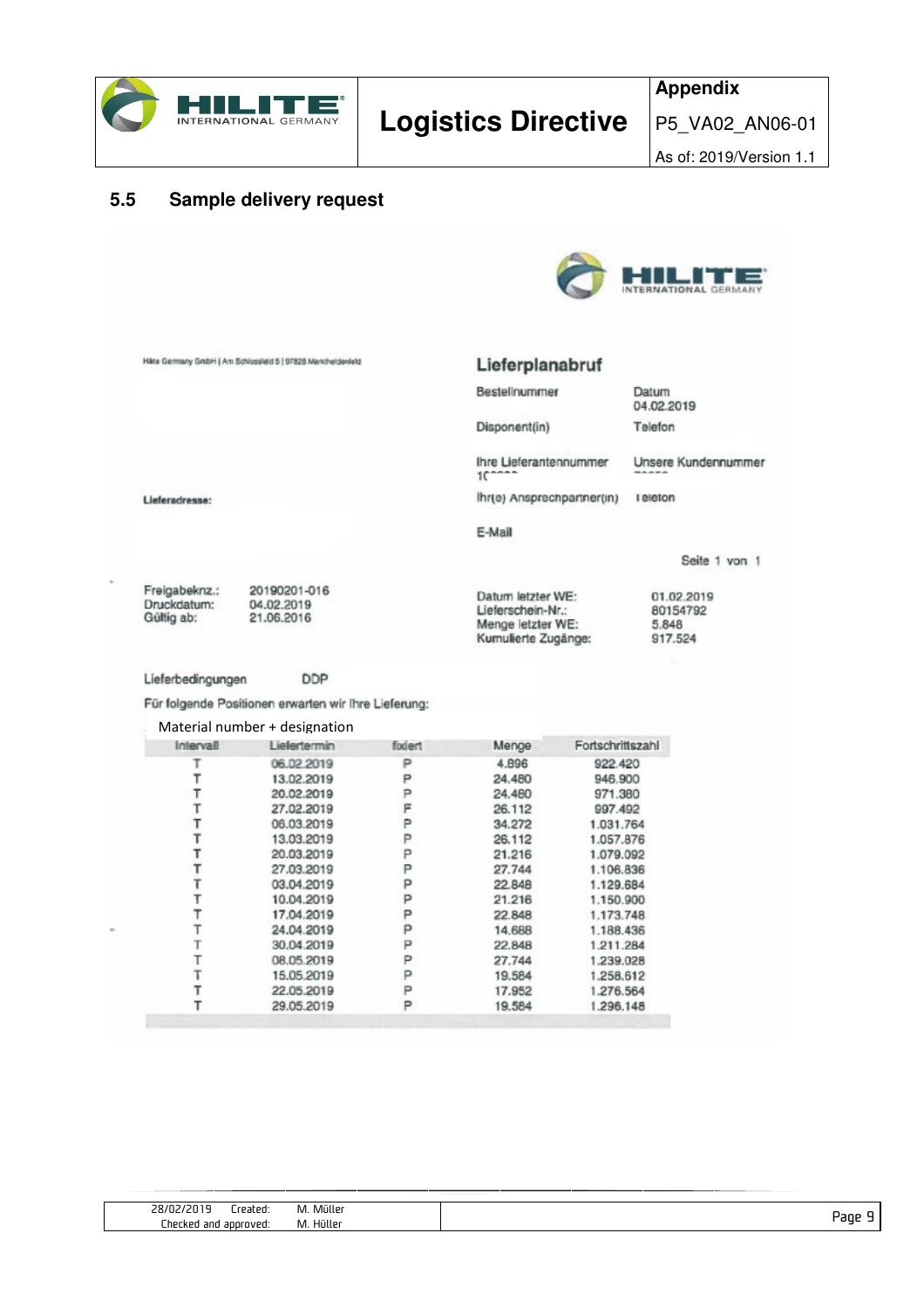

# **6. Shipping requirements**

# **6.1 General**

All valid regulations and the resulting obligations must always be observed and fulfilled by the supplier as consignor as well as the service providers assigned.

The supplier must inform the freight forwarder of the consignment in writing in good time.

The goods must be ready at the agreed time window on the pick-up day. In bottleneck situations, flexible handling or extending of the time window is expected to ensure the supply of materials and to avoid additional costs.

To optimise the processes, the scheduling agreement request determines the delivery days on which the weekly quantity is delivered.

Deliveries to Hilite must be made according to the agreed terms of delivery (Incoterms).

The Incoterms agreed with Hilite must be clearly and completely listed on all documents throughout the entire transportation process

### **6.2 Documents**

As consignor, the supplier is responsible for the orderly and complete preparation of all required transportation documents.

In addition to the general freight data, the number, exact type and designation of the means of transportation must be listed on the documents (delivery notes). Incorrect information can lead to system-side shortages of transportation!

The following information must be given on the delivery note:

- Delivery note number / date
- Goods recipient including BU
- Order number / Hilite delivery schedule number
- Article no, and Hilite article description with revision status
- Article quantity
- Poss. batch number
- Supplier number
- Packaging / means of transportation

| 28/<br>' ediel                | <br>M. Mulle |       |
|-------------------------------|--------------|-------|
| _hecked<br>' and<br>aooroved: | Hüller<br>M. | . 80F |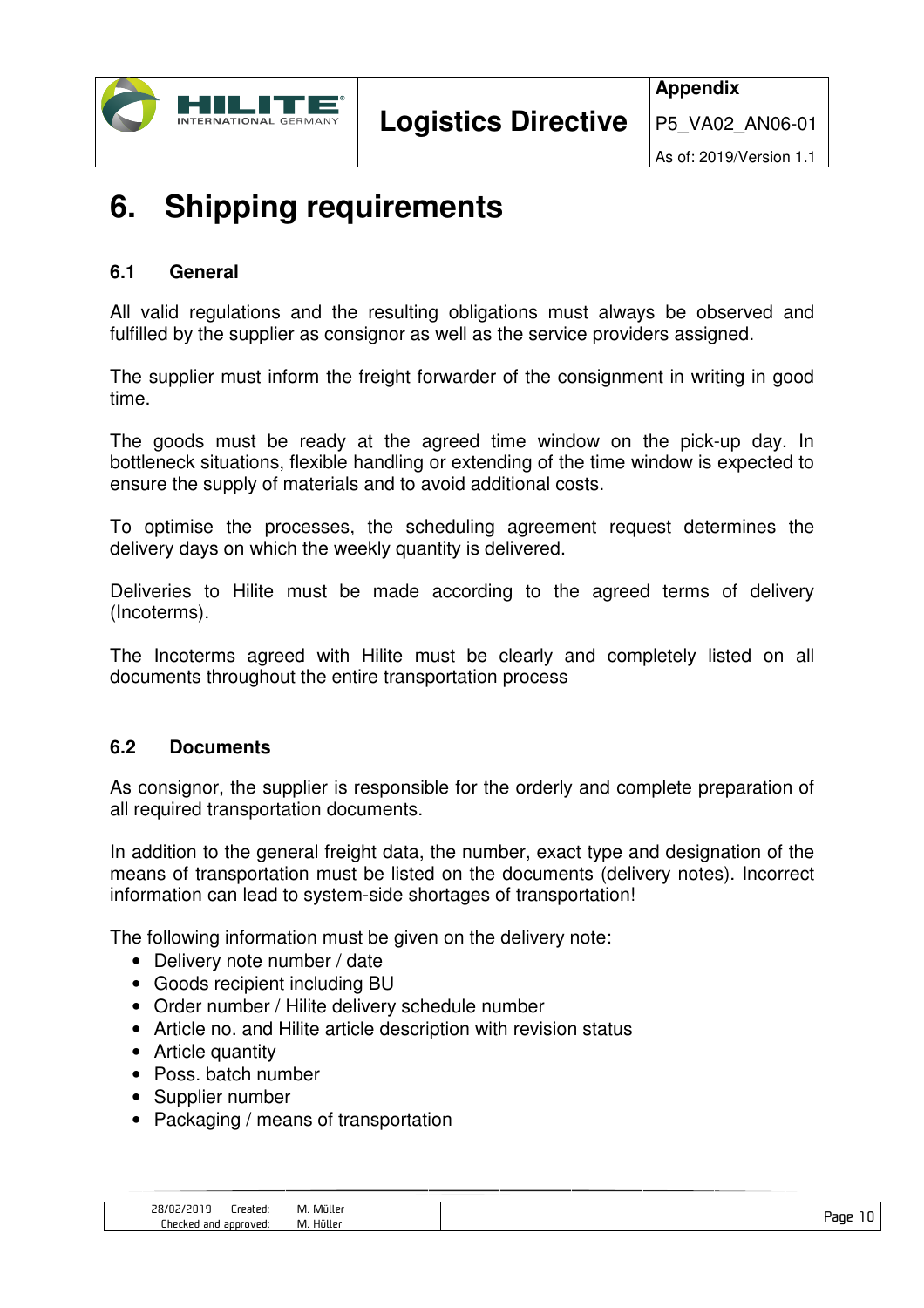

Details about reusable packaging (e.g. KLTs, covers, trays, etc.) must be stated on the delivery note, giving the Hilite packaging number and exact designations. The Hilite packaging numbers can be found on the packaging data sheets.

The supplier must ensure that the physical scope of delivery including means of transportation / packaging corresponds to all delivery data.

Deliveries with handwritten delivery notes or deviating delivery notes are not permitted and are considered by Hilite to be unacceptable. Expenses are charged to the supplier.

# **6.3 Goods identification**

The goods tag is used for marking and traceability of production material and transport packaging, both in terms of the in-house material flow and on the transportation route between goods supplier - freight forwarder - goods receiver.

The supplier must ensure that all packages and containers are provided with a valid goods tag.

The goods tags must always be visible and fixed with adhesive dots.

Hilite only permits barcode-capable goods tags according to VDA 4994.

### **Please note the VDA tag 4994 in the appendix.**

If the information required by VDA 4994 is not present on the goods label, this can lead to complaints. All costs incurred will be charged to the supplier.

| Mülle<br>.ו/פי<br>IVI.<br>$\overline{\phantom{0}}$<br>eated:<br>the contract of the contract of the contract of the contract of the contract of the contract of the contract of |               |
|---------------------------------------------------------------------------------------------------------------------------------------------------------------------------------|---------------|
| Hülle<br>Lher<br>and<br>roved<br>-крп<br>IVI.<br>ann<br>EU.                                                                                                                     | aor<br>∽<br>- |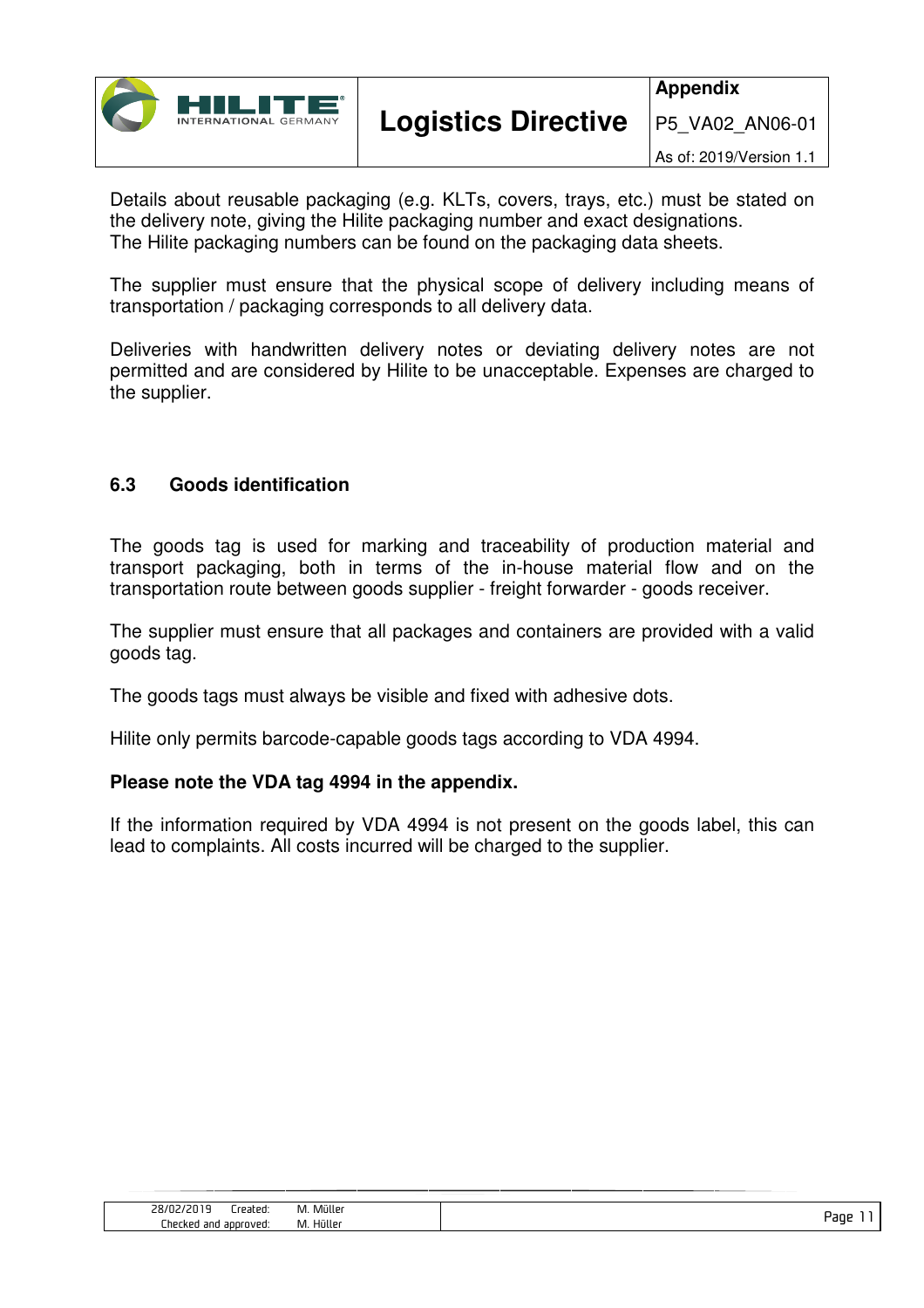|  | œ<br><b>INTERNATIONAL GERMANY</b> |
|--|-----------------------------------|
|--|-----------------------------------|

**Appendix**

P5\_VA02\_AN06-01

As of: 2019/Version 1.1

# **6.4 Sample VDA labels**

Example of a VDA single label according to VDA 4994:

| <b><i>WARENEMPÄNGER</i></b><br><b>VERSENDER</b><br><b>LIEFERANT AG</b><br><b>KUNDE AG</b><br><b>WERK BERLIN</b><br><b>WERK MUENCHEN</b><br><b>BERLIN</b><br><b>DE 80888 MUENCHEN</b><br>DE-10117<br>NER BESTIMMUNGSORT<br>ID:<br>887766554 | VERFALLDATUM<br>PACKMITTELTYP<br>2016-01-14<br>6280RL<br>F.<br><b>CHARGENNUMMER</b><br>CH1234<br>TEILEGER. (HARDY) - / SOFTV/. - STAND                                                                                                            |
|--------------------------------------------------------------------------------------------------------------------------------------------------------------------------------------------------------------------------------------------|---------------------------------------------------------------------------------------------------------------------------------------------------------------------------------------------------------------------------------------------------|
| .AGER7<br>DE<br>URSPRUNGSLAND<br><b>LIEFERSCHEINNUMMER</b><br>KUNDENSPEZIFISCHES ROUTING<br>12345678<br>Y2X3W4V5U6T7<br><b>SACHNUMMER</b><br><b>STEUERGERÄT</b><br>GFS-123-554-222                                                         | //V3.0B654<br><b>ETA</b><br>2016-01-15/13:30 KUNDENDATEN ZEILE 1<br>MENGE<br>(ST)<br><b>10 CUSTOMER DATA LINE 2</b><br><b>BRUTTO</b><br>U<br>7.8 KUNDENDATEN ZEILE 3<br><b>NETTO</b><br><b>CUSTOMER DATA LINE 4</b><br><b>KUNDENDATEN ZEILE 5</b> |
| <b>PACKSTUCK-ID</b><br>UN 987654321 000123458<br>(1J)                                                                                                                                                                                      | <b>DATEN DES LIEFERANTEN</b><br>ZEILE <sub>2</sub><br>ZEILE <sub>3</sub>                                                                                                                                                                          |

Example of a VDA single label according to VDA 4994:

| <b>VERSENDER</b><br><b>LIEFERANT AG</b><br><b>WERK BERLIN</b><br><b>BERLIN</b><br>DE-10117<br>١D٠<br><b>URSPRUNGSLAND</b> | 887766554<br>DE              | <b>EMPFÅNGER</b><br><b>KUNDE AG</b><br><b>WERK MUENCHEN</b><br><b>INDUSTRIEPARK 13</b><br>DE 80888 MUENCHEN<br><b>NERK I ABLADESTELLE / INTERNER BESTIMMUNGSORT</b> | 11 / ABLAD123 / LAGER7                                                                                                 |
|---------------------------------------------------------------------------------------------------------------------------|------------------------------|---------------------------------------------------------------------------------------------------------------------------------------------------------------------|------------------------------------------------------------------------------------------------------------------------|
| <b>LIEFERSCHEINNUMMER</b><br>LIEFERANTENNUMMER                                                                            | 12345678<br>987654321 LINE15 | <b>ROUTE 66</b>                                                                                                                                                     | ETA<br>2016-01-15/13:30<br><b>MENGE</b><br>NETTO KG<br><b>BRUTTO KG</b><br>1000000 9999 19999                          |
| SACHNUMMER                                                                                                                |                              | GFS-123-554-765                                                                                                                                                     |                                                                                                                        |
| <b>PACKSTÜCK-ID</b><br>(6J)                                                                                               |                              | UN 987654321 000123456                                                                                                                                              | PACKMITTELTYP<br>VERSANDDATUM<br>0009PAL<br>S 2016-01-14<br>CHARGENNUMMER<br><b>ANZ INNERE PACKM.</b><br>40            |
| LIEFERANTENSPEZIFISCHE DATEN                                                                                              |                              | Lieferantendaten Zeile 1<br>Lieferantendaten Zeile 2<br>Lieferantendaten Zeile 3                                                                                    | <b>KUNDENDATEN ZEILE 1</b><br><b>CUSTOMER DATA LINE 2</b><br><b>KUNDENDATEN ZEILE 3</b><br><b>CUSTOMER DATA LINE 4</b> |

| 1.11                                                                                     |
|------------------------------------------------------------------------------------------|
| Mulle<br>the contract of the contract of the contract of the contract of the contract of |
| Hüller                                                                                   |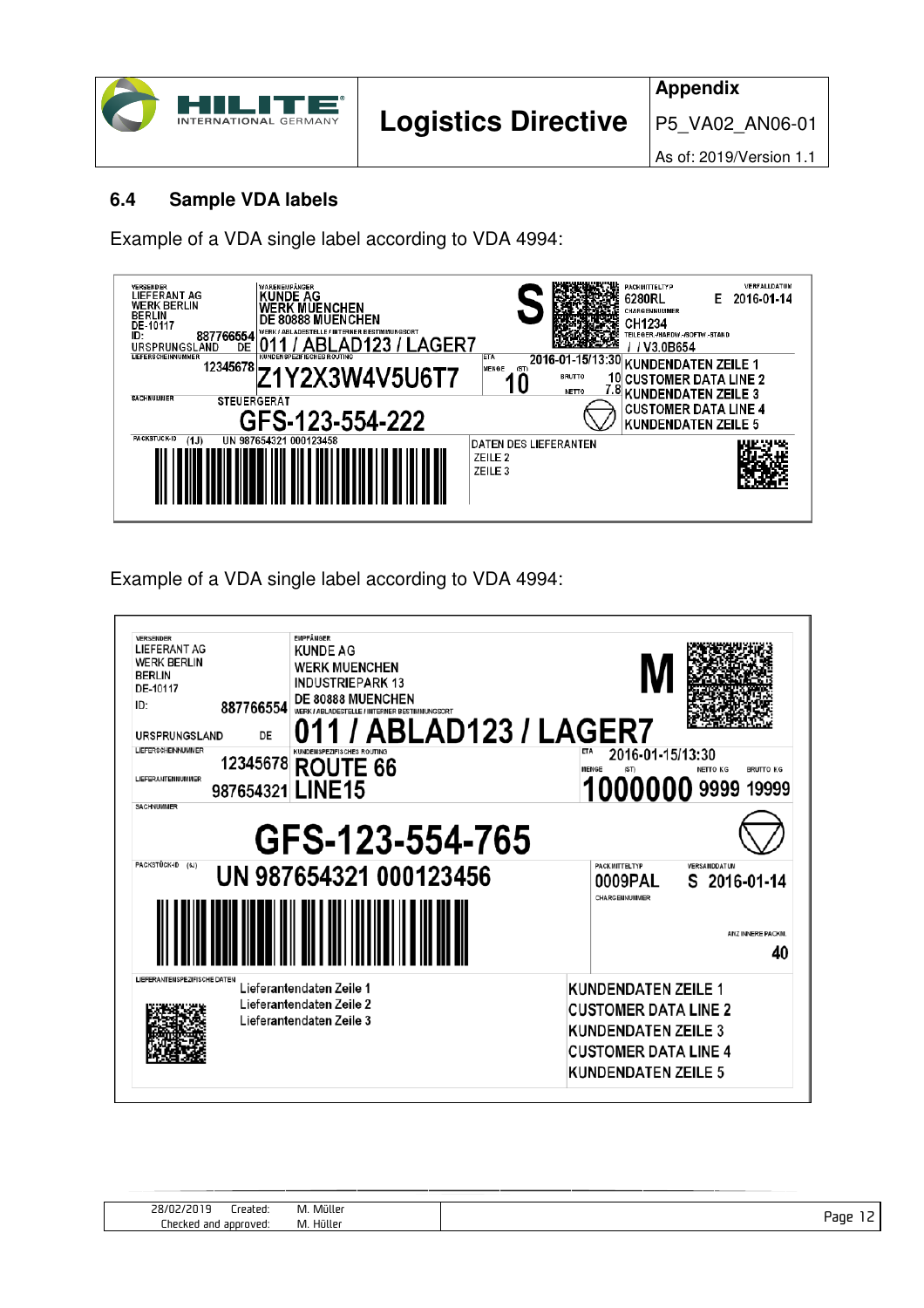

### **6.5 Customs**

The supplier must provide all documents necessary for customs clearance for export or import, including preferential origin documents (including long-term supplier declarations) and, where applicable, national certificates of origin. Country-specific documents and safety regulations must also be considered.

# **6.6 Delivery terms**

Hilite generally stipulates the following delivery terms:

DDP Plant Hilite  $\rightarrow$  "Delivered Duty Paid"

All deviating delivery terms must be agreed with Hilite.

| 28/N<br>гоэго<br>$\mathbf{H}$<br>ralru<br>- ' | <br>Muller<br>IVI.<br>the contract of the contract of the contract of the contract of the contract of |   |
|-----------------------------------------------|-------------------------------------------------------------------------------------------------------|---|
| _hecked<br>and<br>nver<br>anor<br>,,,,,,,     | <br>Huller<br>IVI.                                                                                    | − |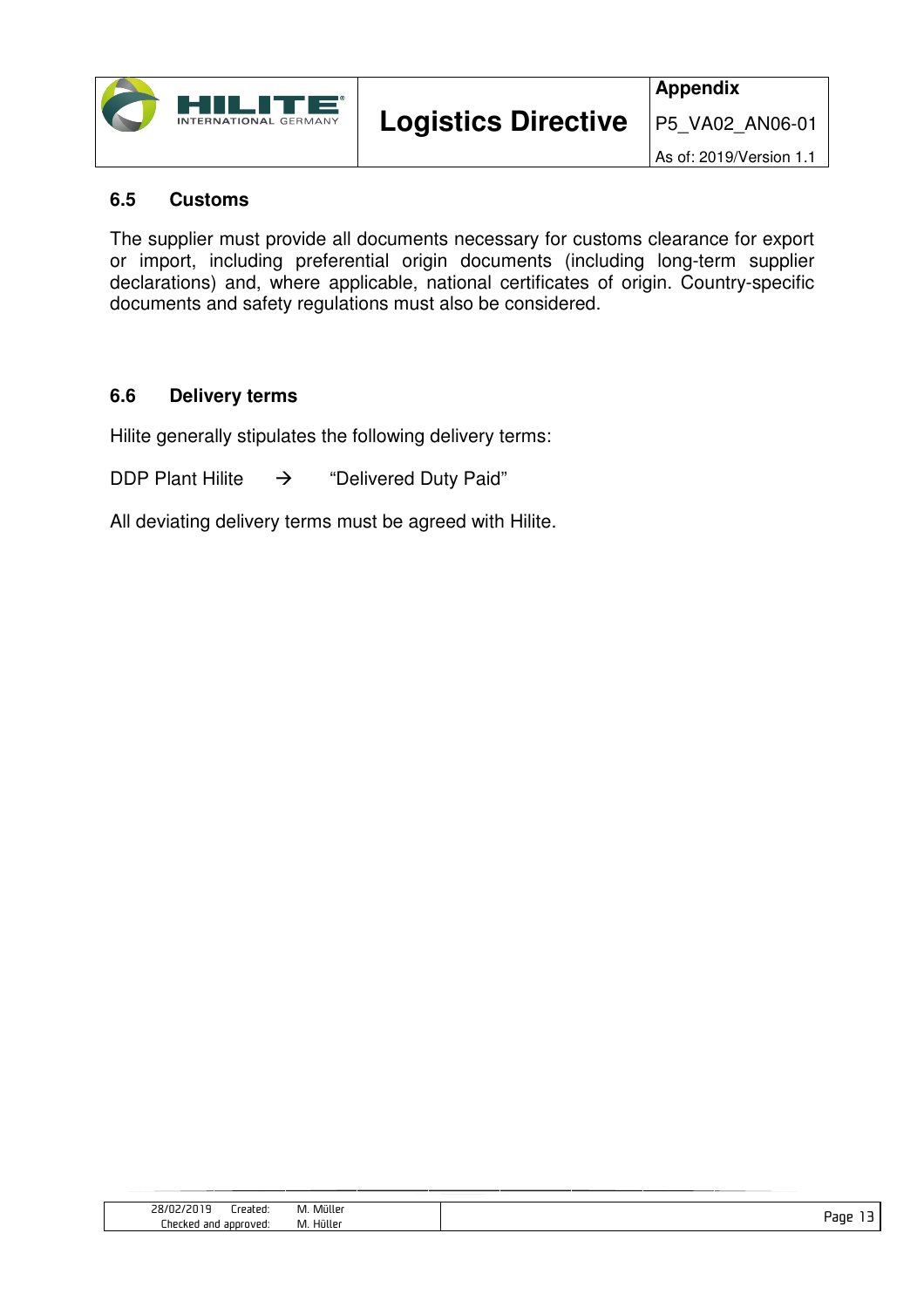

# **7. Packaging**

# **7.1 Packaging requirements**

The packaging design for European suppliers is handled by Hilite in collaboration with the supplier.

The packaging design for non-European suppliers is handled by the supplier in collaboration with Hilite.

Environmental aspects must be taken into account. For this reason, reusable packaging should generally be preferred by suppliers from EU countries (including Switzerland).

Suppliers from non-EU countries (with the exception of Switzerland) must be provided with suitable disposable packaging in consultation with Hilite.

The supplier is responsible for the delivery quality of the products (partial protection).

# **7.2 Packaging costs**

The following components are generally procured from Hilite and cleaned by the supplier and provided free of charge by Hilite (see 7.4).

- Pallet and pallet end cover
- Container (e.g., KLT), container cover

All additional packaging components which contribute to partial protection (in particular residual dirt and corrosion protection) must be designed and provided by the supplier. Sufficient corrosion protection and the agreed corrosion protection class must also be guaranteed by the supplier. The corrosion protection classes are defined as follows:

- $\bullet$  CP1 > 1 week
- $\bullet$  CP2 > 1 month
- $CP3 > 3$  months
- $CP4 > 6$  months

Costs for disposable packaging are borne by the supplier. The supplier is responsible for procuring this packaging.

| 28/N<br>--<br>eated        | Mülle<br>M.<br>the contract of the contract of the contract of the contract of the contract of |       |
|----------------------------|------------------------------------------------------------------------------------------------|-------|
| approved<br>_hecked<br>and | Hüller<br>M.                                                                                   | . dur |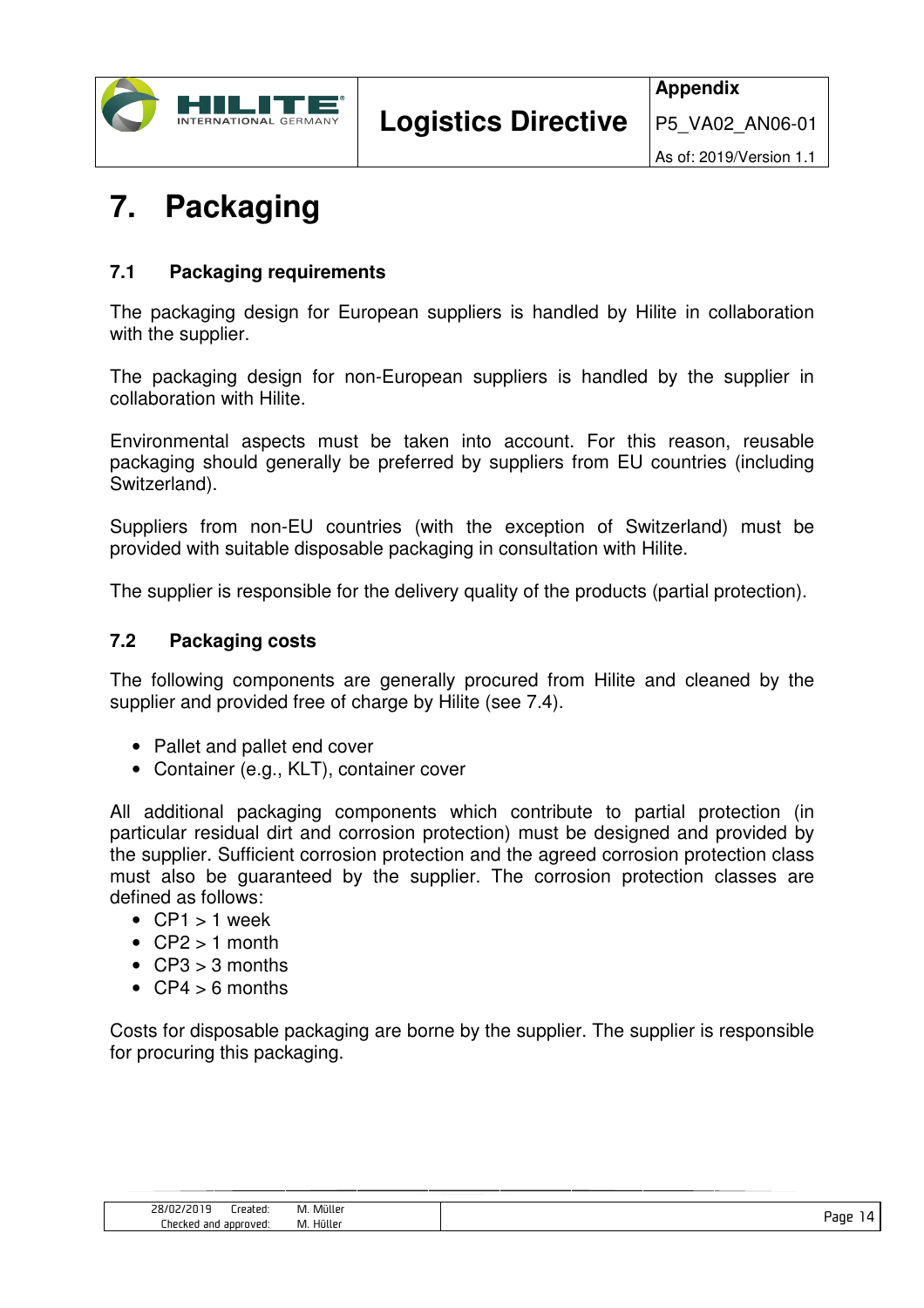

# **7.3 Packaging datasheets**

This Logistics Directive is linked to the delivery of the products to Hilite in connection with the packaging data sheets, which must be made available to the supplier for each product and signed.

Deliveries deviating from the packaging data sheet must be coordinated in a timely manner with Hilite Logistik.

Deliveries contrary to the packaging data sheet without approval from Hilite Logistik may lead to refusal of acceptance or supplier complaints. Any costs incurred and any necessary repackaging will be charged to the supplier.

# **7.4 Provision of packaging**

 $\mathsf{I}$ 

Reusable packaging procured by Hilite must only be used as transport packaging by the supplier.

The stock that the supplier has in circulation may not exceed a weekly requirement on the basis of the valid delivery requests.

In the event of unplanned empties requirements (for example, as a result of preproduction by the supplier), the supplier is responsible for the procurement of more empties at their expense.

Possible repackaging costs are not borne by Hilite!

The supplier is obliged to independently order the empties from the empties service provider defined by Hilite.

The supplier is responsible for monitoring the empties stocks.

The empties cleaning service provider sends the supplier a product-specific order form for empties.

The empties cleaning service provider needs a total of 5 working days to process the empties and, as a rule, up to 2 working days for transportation. This must be taken into account by the supplier.

#### For contact details of empties cleaning service provider: see appendix:

If reduced delivery times caused by the supplier are required for empties (for example, ordered too late), then they must bear all costs for any additional expenses. Reduced delivery times must always be agreed with the responsible Hilite employee and confirmed.

| コロハ<br>ו 20<br>reated:<br>∵0∟ | .<br>Mülle<br><b>IV</b> |     |
|-------------------------------|-------------------------|-----|
| _hecked<br>aooroved<br>and    | .<br>Hulle<br>IVI.      | anı |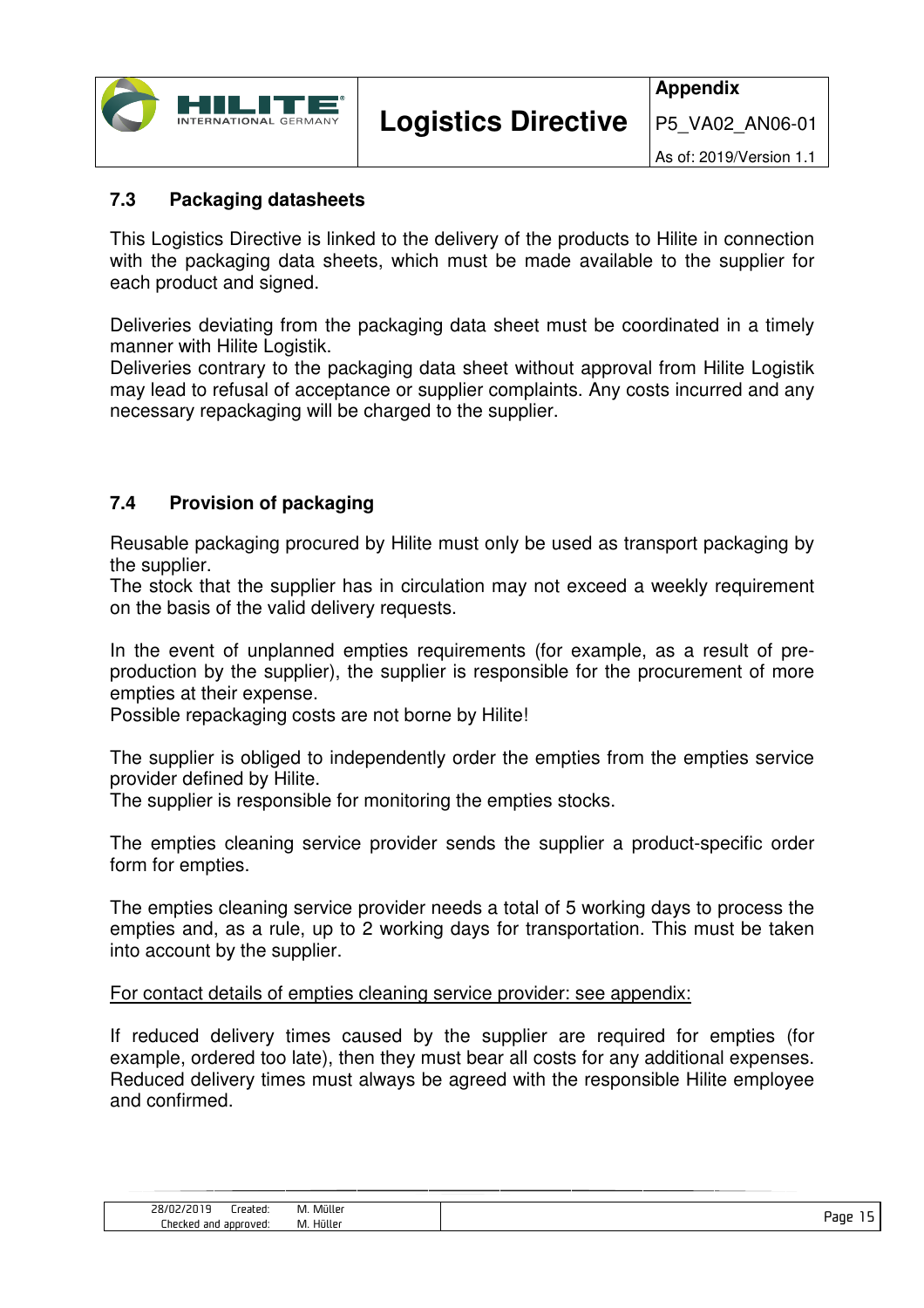

# **7.5 Alternative packaging**

The supplier is obliged to independently define a suitable alternative packaging for each product and to agree this with Hilite until the conclusion of the contract.

A corresponding packing trial must be carried out and approved by Hilite.

This alternative packaging must be supplied to Hilite by the supplier with costs, photos and description.

If the originally agreed packaging is unavailable, then the supplier can use this alternative packaging in agreement with Hilite.

The supplier is obliged to report foreseeable empties bottlenecks in good time to the Hilite empties cleaning service provider.

If the supplier does not define any alternative packaging, the supplier is responsible for sending the components to Hilite in a safe and transport-protected manner in the event of empties bottlenecks. All costs arising from this must be borne by the supplier.

Empties shortage does not release the supplier from their delivery obligation.

Component supply from Hilite has the highest priority.

#### **7.6 Inventory management**

The supplier commits to continuous inventory management for the reusable packaging used. This data must generally be agreed and documented on a monthly basis.

Hilite manages inventory with a container management system (CMS).

The supplier undertakes to carry out an inventory of Hilite reusable packaging at least once a year (or on request).

| 78/1.<br>'eated<br>$\overline{\phantom{a}}$ | .<br>Mulle<br>IVI.<br>the contract of the contract of the contract of the contract of the contract of the contract of the contract of |      |
|---------------------------------------------|---------------------------------------------------------------------------------------------------------------------------------------|------|
| _hecked_<br>and<br>roved<br>ann             | Hülle<br>IVI.                                                                                                                         | ∽anr |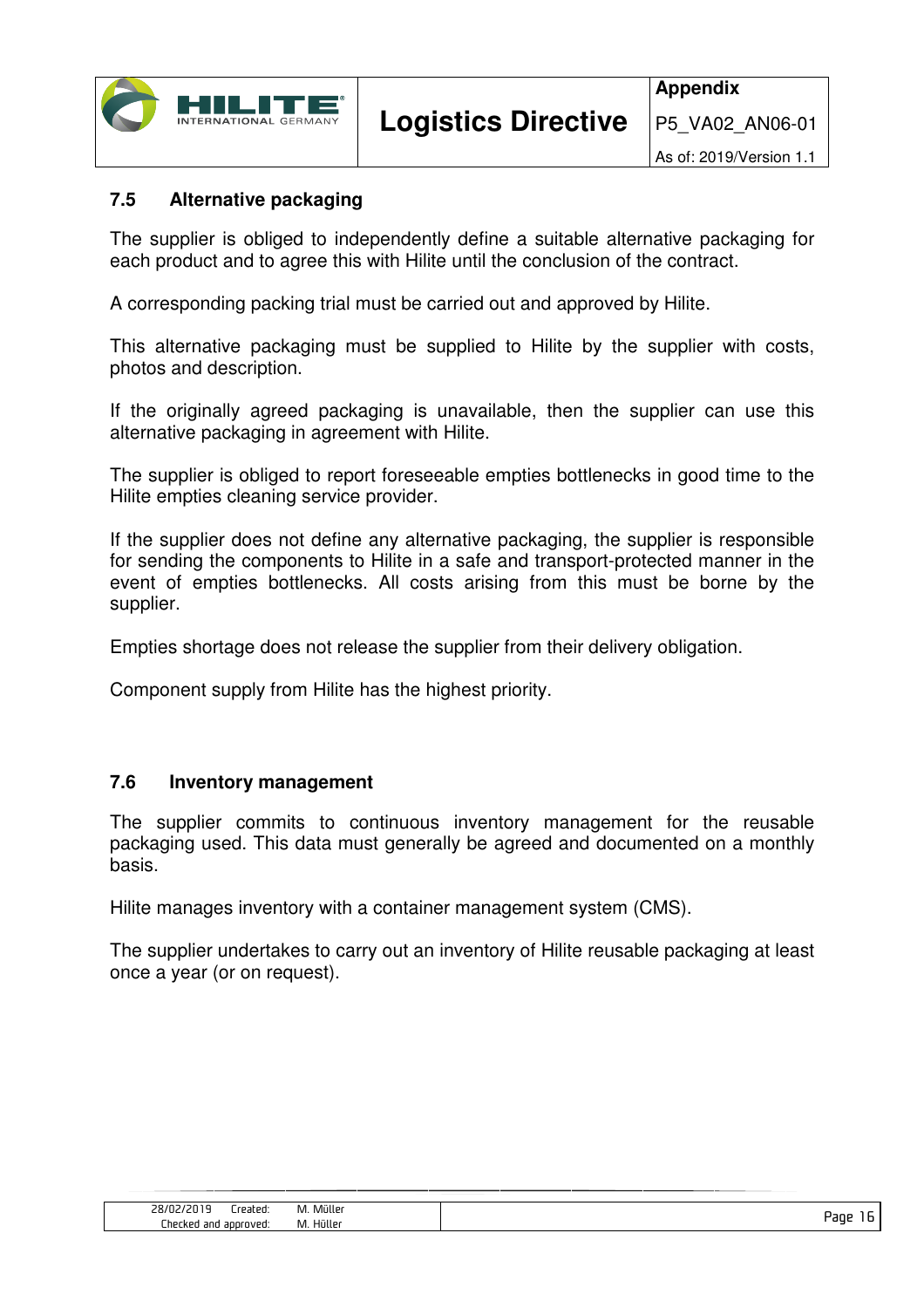

As of: 2019/Version 1.1

# **8. Irregularities and consequences**

Hilite reserves the right to claim damages from the supplier for violations of this logistics directive. Among other things, the following examples constitute such violations:

- Non-compliance with delivery dates and quantities
- Non-compliance with the agreed packaging and cleanliness requirements
- Incorrect or missing marking of packages
- Incorrect or missing documents

### **Appendices:**

VDA-standard 4994 (Global Transport Label)

 Contact details of empties cleaning service provide The supplier hereby confirms Hilite's current logistical requirements.

| 28/02<br>'20 1<br>reated: | . Müller<br>IVI.<br>the contract of the contract of the contract of the contract of the contract of | __   |
|---------------------------|-----------------------------------------------------------------------------------------------------|------|
| Checked and approved:     | Hüller<br>M.                                                                                        | 'aqe |